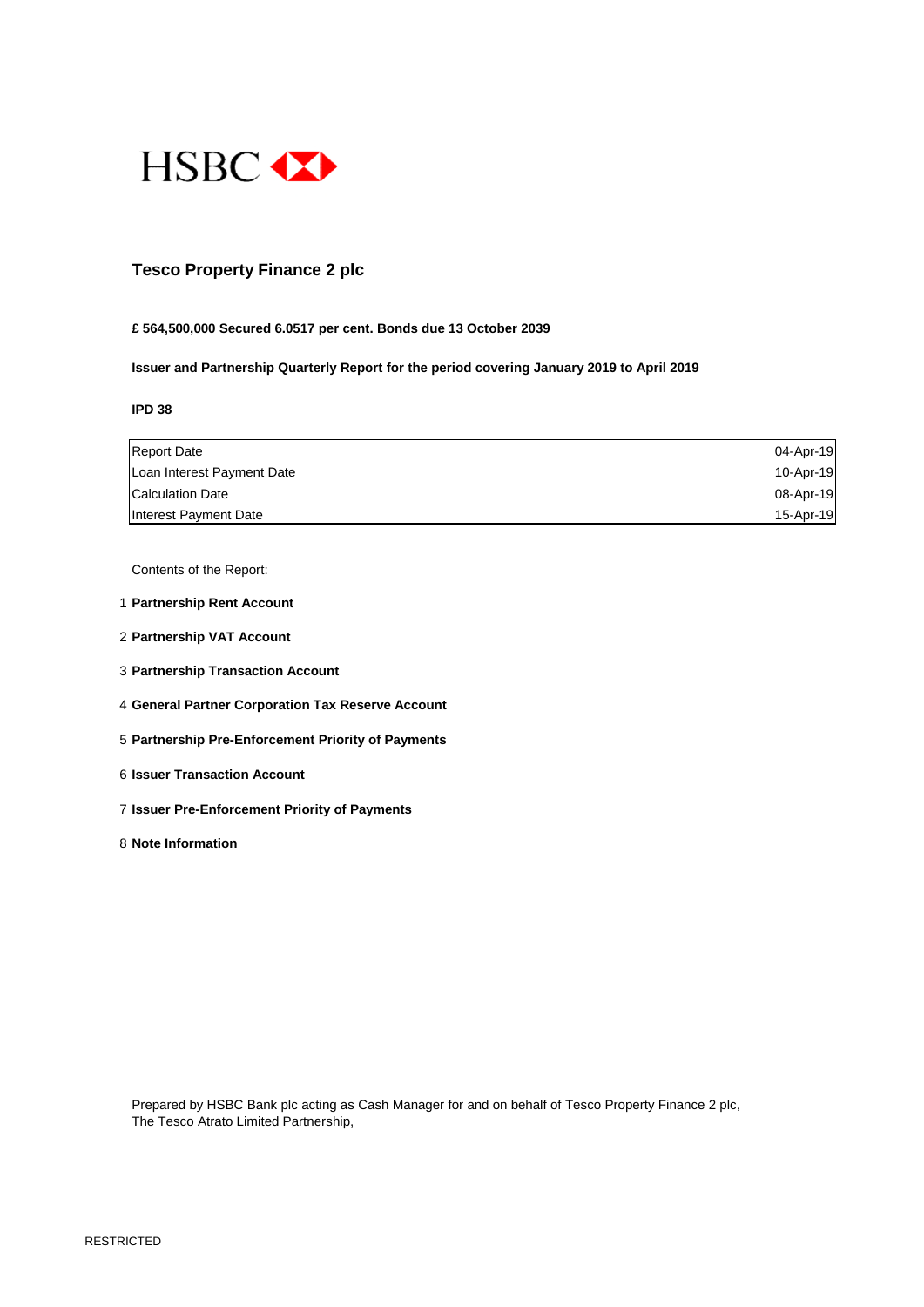### **1. Partnership Rent Account**

|           | <b>Opening Balance</b>             | Cr<br>$\overline{\phantom{a}}$ |       |
|-----------|------------------------------------|--------------------------------|-------|
| DATE      | <b>ENTRY DETAILS</b>               | AMOUNT (£)                     | CR/DR |
| 21-Mar-19 | Rent                               | 9,744,497.06 Cr                |       |
| 10-Apr-19 | To Partnership Transaction Account | 9,744,497.06 Dr                |       |
|           | <b>Closing Balance</b>             | Cr                             |       |

# **2. Partnership VAT Account**

|                                     | <b>Opening Balance</b>                       | 1,948,899.41 Cr                                    |       |
|-------------------------------------|----------------------------------------------|----------------------------------------------------|-------|
| DATE                                | <b>ENTRY DETAILS</b>                         | AMOUNT (£)                                         | CR/DR |
| 25-Jan-19<br>10-Apr-19<br>21-Mar-19 | VAT Payment<br>Funding<br><b>VAT Funding</b> | 1,915,044.85 Dr<br>33,854.56 Dr<br>1,948,899.41 Cr |       |
|                                     | <b>Closing Balance</b>                       | 1,948,899.41 Cr                                    |       |
|                                     |                                              |                                                    |       |

### **3. Partnership Transaction Account**

|             | Opening Balance                  | 500,000.00 Cr    |       |
|-------------|----------------------------------|------------------|-------|
| <b>DATE</b> | <b>ENTRY DETAILS</b>             | AMOUNT (£)       | CR/DR |
|             |                                  |                  |       |
| 08-Apr-19   | Credit Interest                  | 3,831.68 Cr      |       |
| 10-Apr-19   | <b>Transfer from VAT Account</b> | 33,854.56 Cr     |       |
| 10-Apr-19   | <b>Transfer from Rent</b>        | 9,744,497.06 Cr  |       |
| 10-Apr-19   | <b>Trustee Fee</b>               | 1,500.00 Dr      |       |
| 10-Apr-19   | <b>Ongoing Fee</b>               | 8,450.00 Dr      |       |
| 10-Apr-19   | Expenses                         | 28,817.61 Dr     |       |
| 10-Apr-19   | Partnership Swap payment         | 687,326.00 Cr    |       |
| 10-Apr-19   | Partnership Debt                 | 10,258,558.61 Dr |       |
| 10-Apr-19   | Property Pool Manager Fee        | 172,183.08 Dr    |       |
| 10-Apr-19   | Partnership distribution account | ۰                | IDr   |
|             | <b>Closing Balance</b>           | 500,000.00 Cr    |       |

### **4. General Partner Corporation Tax Reserve Account**

|                        | Opening Balance      | $0.00$ Cr           |
|------------------------|----------------------|---------------------|
| <b>DATE</b>            | <b>ENTRY DETAILS</b> | CR/DR<br>AMOUNT (£) |
|                        |                      |                     |
|                        |                      |                     |
|                        |                      |                     |
| <b>Closing Balance</b> |                      | $0.00C$ r           |
|                        |                      |                     |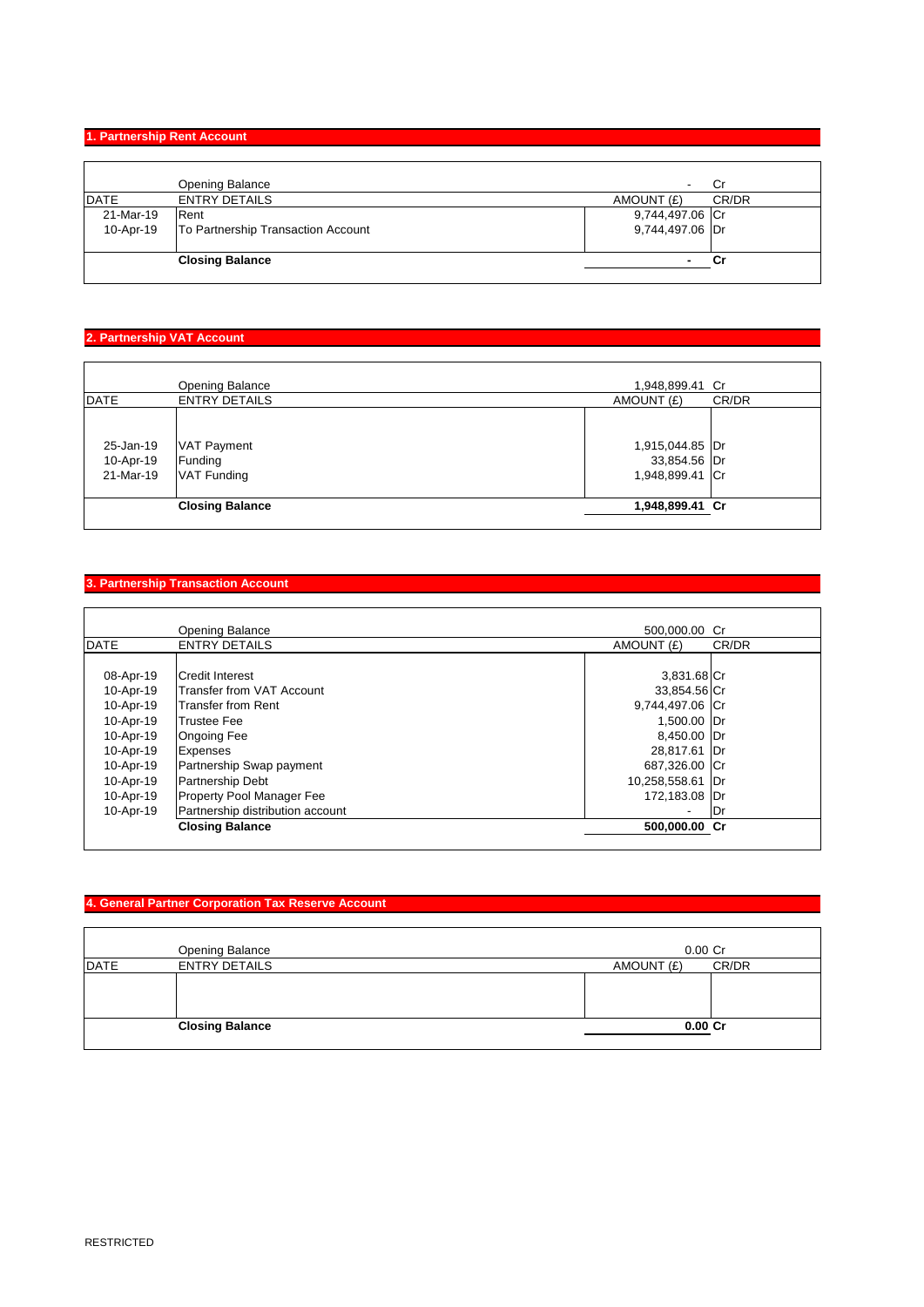# **5. Partnership Pre-Enforcement Priority of Payments**

|              |                                                                                | <b>Funds Paid Out of</b> | <b>Funds Received</b> |
|--------------|--------------------------------------------------------------------------------|--------------------------|-----------------------|
| Date         |                                                                                | account(E)               | into account $(E)$    |
| 10-Apr-19    |                                                                                |                          |                       |
|              | <b>Partnership Available Funds</b>                                             |                          |                       |
|              |                                                                                |                          |                       |
| a)           | <b>Rental Income</b>                                                           |                          | 9,744,497.00          |
| b)           | Funds from Issuer under Partnership Swaps                                      |                          | 10,258,582.98         |
| c)           | From Partnership VAT Account                                                   |                          |                       |
| d)           | From Partnership Disposal Proceeds Account                                     |                          |                       |
| e)           | From Partnership Insurance Proceeds Account                                    |                          |                       |
| f            | Interest received by the Partnership Accounts and Rent Account                 |                          | 3,831.68              |
| g)           | Eligible Investment Earnings by Partnership                                    |                          |                       |
| h)           | Advance under Committed Subordinated Loan Agreement                            |                          |                       |
| i)           | Net proceeds of a CPO Disposal or a Mortgage Property                          |                          |                       |
| j)           | Net proceeds of a disposal of a Mortgage Property                              |                          |                       |
| k)           | Any other sums standing to the credit of the Partnership Transaction Ac        |                          | 33,854.62             |
|              | <b>Partnership Pre-Enforcement Priority of Payments</b>                        |                          |                       |
|              |                                                                                |                          |                       |
| a)           | Partnership Security Trustee Fees                                              | 1,500.00                 |                       |
| b)           | Issuer Security Trustee Fee, Bond Trustee, operating expenses of the           |                          |                       |
|              | Issuer (Ongoing Partnership Facility Fee)                                      | 2,700.00                 |                       |
| C)<br>d)     | Partnership Operating Expenses excluding GP UK Tax<br>Partnership Operator Fee | 27,898.29<br>919.32      |                       |
| d)           | Property Advisor Fee (Annual 25 K Jan)                                         |                          |                       |
| d)           | Nominees Corporate Services Provider Fee                                       |                          |                       |
| d)           | Nominees Holdco Corporate Services Provider Fee                                |                          |                       |
| d)           | Nominees Side Letter payments                                                  |                          |                       |
| d)           | Nominees Holdco Side Letter payments                                           |                          |                       |
| d)           | <b>Account Bank Fee</b>                                                        |                          |                       |
| d)           | Cash Manager Fee                                                               |                          |                       |
|              | Issuer Account Bank, PPA CM, CSP Fee (Ongoing Partnership Facility             |                          |                       |
| d)           | Fee)                                                                           | 5,000.00                 |                       |
| d)           | Headlease payment                                                              |                          |                       |
| e)           | Partnership Expenses Ledger payment                                            |                          |                       |
| $f$ )        | Partnership Debt Interest                                                      | 7,308,599.61             |                       |
| f)           | Partnership Swap payment                                                       | 9,571,256.98             |                       |
| g)           | Partnership Debt Principal                                                     | 2,949,959.00             |                       |
|              | Issuer Partnership Swap Termination Amount (Ongoing Partnership Facility       |                          |                       |
| h)           | Fee)                                                                           | 750.00                   |                       |
| i)           | Partnership Swap Termination Amount                                            |                          |                       |
| j)           | Property Pool Manager Fee                                                      | 172,183.08               |                       |
| k)           | Partnership Expenses Ledger payment                                            |                          |                       |
| $\mathsf{I}$ | <b>Alteration Adjustment Rent</b>                                              |                          |                       |
| m)           | Committed Subordinated Loan payment                                            |                          |                       |
| n)           | Partnership Distribution Account                                               |                          |                       |
|              | Totals                                                                         | 20,040,766.28            | 20,040,766.28         |

| <b>Expense Reserve Ledger - Max GBP 500,000.00</b> |                                     |                     |  |
|----------------------------------------------------|-------------------------------------|---------------------|--|
|                                                    | Opening Balance                     | 500,000.00 Cr       |  |
| <b>DATE</b>                                        | <b>ENTRY DETAILS</b>                | AMOUNT (£)<br>CR/DR |  |
|                                                    | Partnership Expenses Ledger payment | CR                  |  |
|                                                    | Partnership Expenses Ledger payment | CR                  |  |
|                                                    | <b>Closing Balance</b>              | 500,000.00 Cr       |  |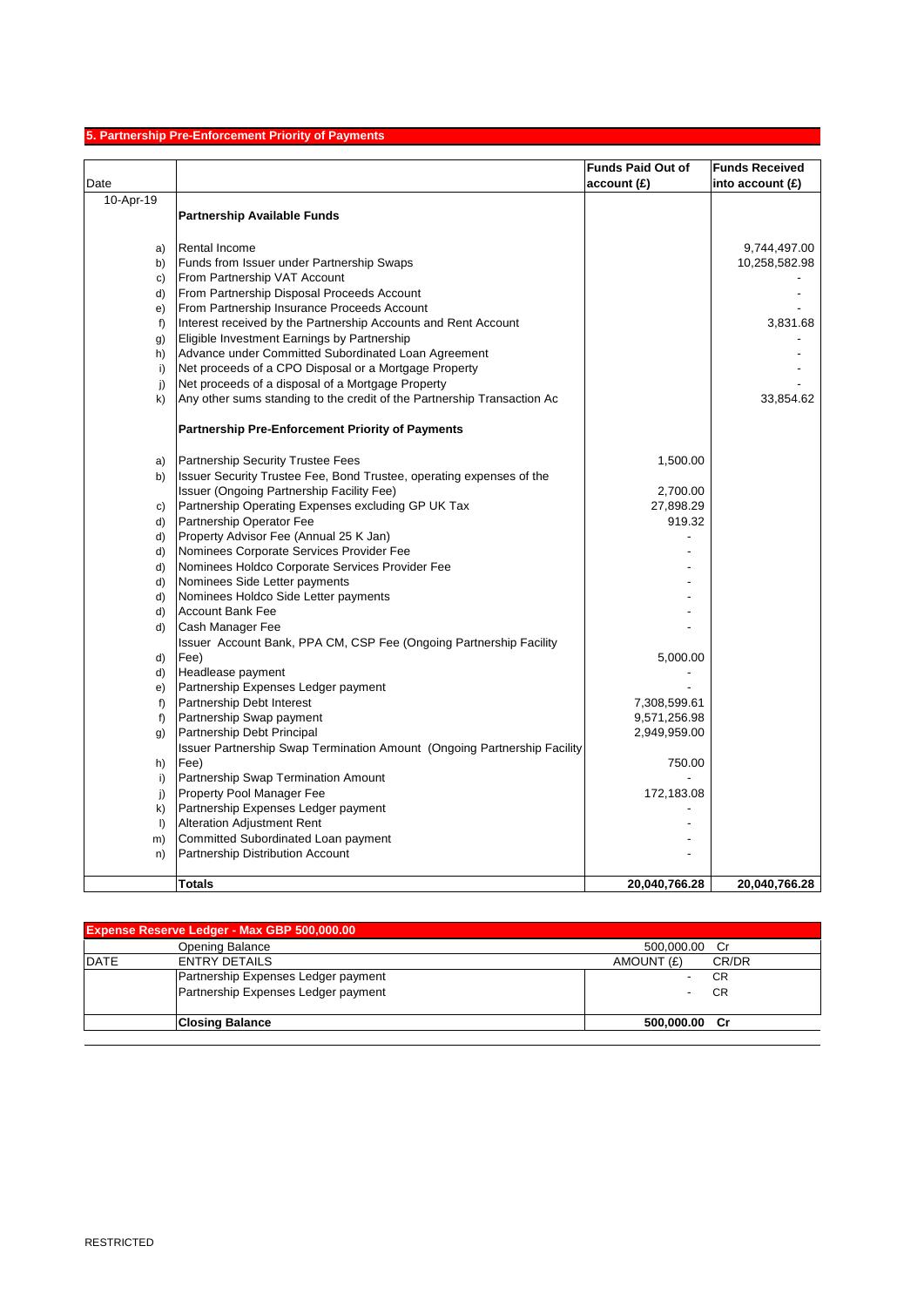# **6. Issuer Transaction Account**

|             | <b>Opening Balance</b>                               | 83,655.19 Cr     |       |
|-------------|------------------------------------------------------|------------------|-------|
| <b>DATE</b> | <b>ENTRY DETAILS</b>                                 | AMOUNT (£)       | CR/DR |
|             |                                                      |                  |       |
| 01-Feb-19   | <b>ICredit Interest</b>                              | 57.53 Cr         |       |
| 01-Mar-19   | <b>ICredit Interest</b>                              | 25.69 Cr         |       |
| 01-Apr-19   | Credit Interest                                      | 28.45 Cr         |       |
| 10-Apr-19   | <b>Swaps Receipts</b>                                | 687,326.00 Cr    |       |
| 15-Apr-19   | <b>Partnership Debt</b>                              | 10,258,558.61 Cr |       |
| 15-Apr-19   | <b>Swap Pays</b>                                     | 687,326.00 Dr    |       |
| 15-Apr-19   | <b>Ongoing Fee</b>                                   | 7,700.00 Cr      |       |
| 15-Apr-19   | <b>HSBC</b> Fee                                      | 7,700.00         | Dr    |
| 15-Apr-19   | <b>Issuer Operating Expenses</b>                     | ٠                | Dr    |
| 15-Apr-19   | Issuer Profit (paid as part of Ongoing Fee)          | 750.00           | ∣Cr   |
| 15-Apr-19   | <b>Notes</b>                                         | 10,258,558.60    | IDr   |
| 15-Apr-19   | Issuer/Issuer Holdco Corporate Services Provider Fee | ٠                | Dr    |
|             | <b>Closing Balance</b>                               | 84,516.87 Cr     |       |
|             |                                                      |                  |       |

# **7. Issuer Pre-Enforcement Priority of Payments**

| Date      |                                                      | <b>Funds Paid Out of</b><br>account(E) | <b>Funds Received</b><br>into account $(f)$ |
|-----------|------------------------------------------------------|----------------------------------------|---------------------------------------------|
| 15-Apr-19 |                                                      |                                        |                                             |
|           |                                                      |                                        |                                             |
|           | <b>Issuer Available Funds</b>                        |                                        |                                             |
|           |                                                      |                                        |                                             |
| a)        | Funds due to Issuer under Partnership Swap Agreement |                                        | 9,571,256.98                                |
| b)        | Amounts due to Issuer in respect of Partnership Loan |                                        | 10,267,008.61                               |
| c)        | Any amount due to Issuer under Issuer Swap Agreement |                                        | 10,258,582.98                               |
| d)        | Ineterest Received by Issuer on Transaction Account  |                                        |                                             |
| e)        | Eigible Investment Earnings                          |                                        |                                             |
|           |                                                      |                                        |                                             |
|           | <b>Issuer Pre-Enforcement Priority of Payments</b>   |                                        |                                             |
| a)        | <b>Bond Trustee Fee</b>                              | 1,200.00                               |                                             |
| a)        | <b>Issuer Security Trustee Fee</b>                   | 1,500.00                               |                                             |
| b)        | <b>Issuer Operating Expenses</b>                     |                                        |                                             |
| c)        | Issuer/Issuer Holdco Corporate Services Provider Fee |                                        |                                             |
| c)        | Paying Agent Fee                                     | 500.00                                 |                                             |
| c)        | <b>Account Bank Fee</b>                              | 750.00                                 |                                             |
| C)        | Cash Manager Fee                                     | 3,750.00                               |                                             |
| d)        | <b>Bond Interest</b>                                 | 7,308,599.60                           |                                             |
| d)        | <b>Bond Principal</b>                                | 2,949,959.00                           |                                             |
| d)        | <b>Issuer Swap Provider</b>                          | 9,571,256.98                           |                                             |
| d)        | Partnership Swap payment                             | 10,258,582.98                          |                                             |
| e)        | <b>Issuer Profit</b>                                 | 750.00                                 |                                             |
| f)        | <b>Swap Subordinated Amounts</b>                     |                                        |                                             |
| g)        | <b>Issuer Partnership Swap Termination Amount</b>    |                                        |                                             |
| h)        | <b>Issuer Transaction Account</b>                    | 0.01                                   |                                             |
|           |                                                      |                                        |                                             |
|           | <b>Totals</b>                                        | 30,096,848.57                          | 30,096,848.57                               |